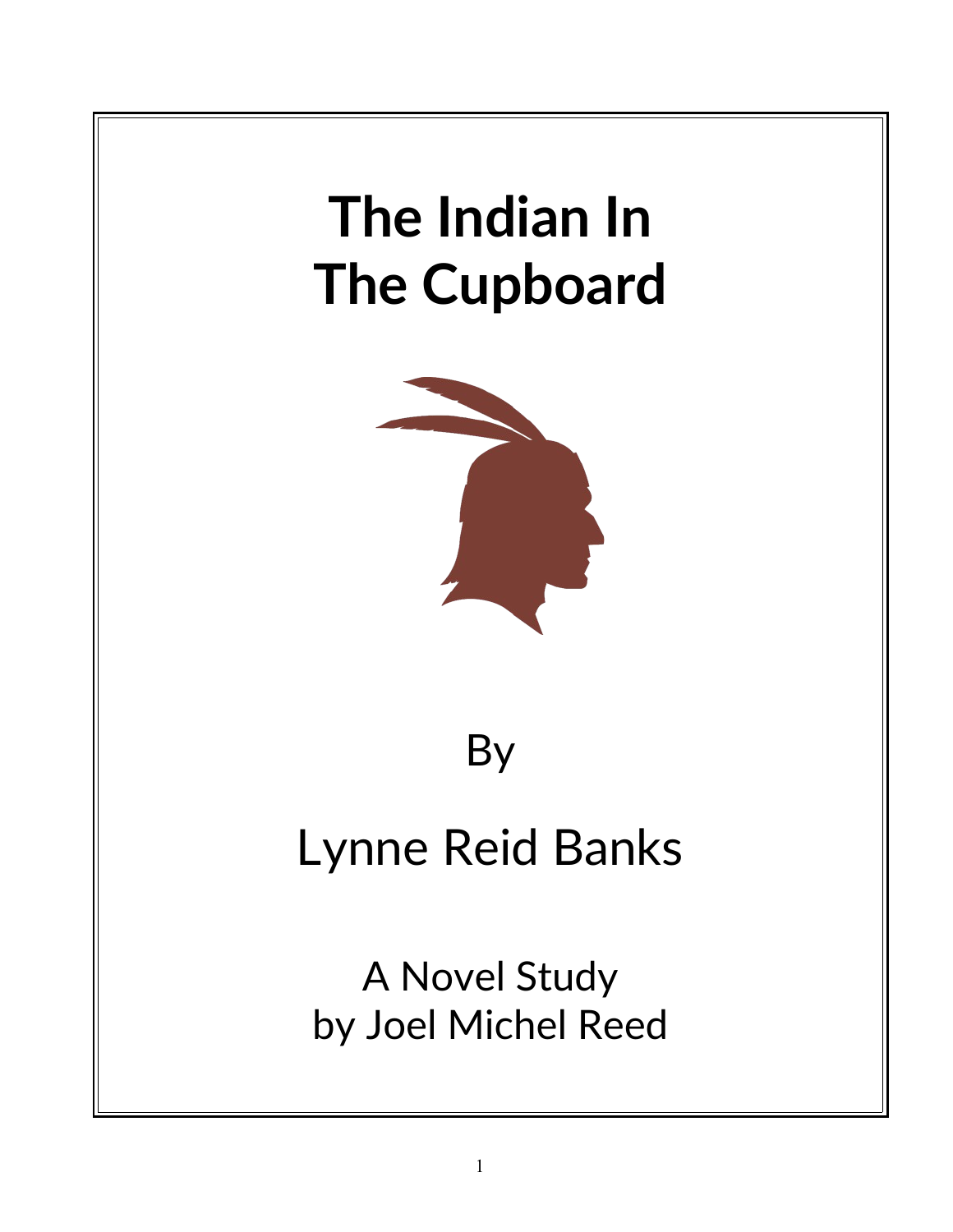By Lynne Reid Banks



**Table of Contents**

| <b>Suggestions and Expectations</b> | 3  |
|-------------------------------------|----|
|                                     |    |
| List of Skills                      | 4  |
|                                     |    |
| Synopsis / Author Biography         | 5  |
| <b>Student Checklist</b>            | 6  |
| Reproducible Student Booklet        |    |
| Answer Key                          | 50 |

**About the author:** Joel Reed has over 70 published novel studies and is the author of four novels. For information on his work and literature, please visit [www.reednovelstudies.com](http://www.reednovelstudies.com/)

> Copyright © 2014 Joel Reed Revisions Completed in 2022 All rights reserved by author. Permission to copy for single classroom use only. Electronic distribution limited to single classroom use only. Not for public display.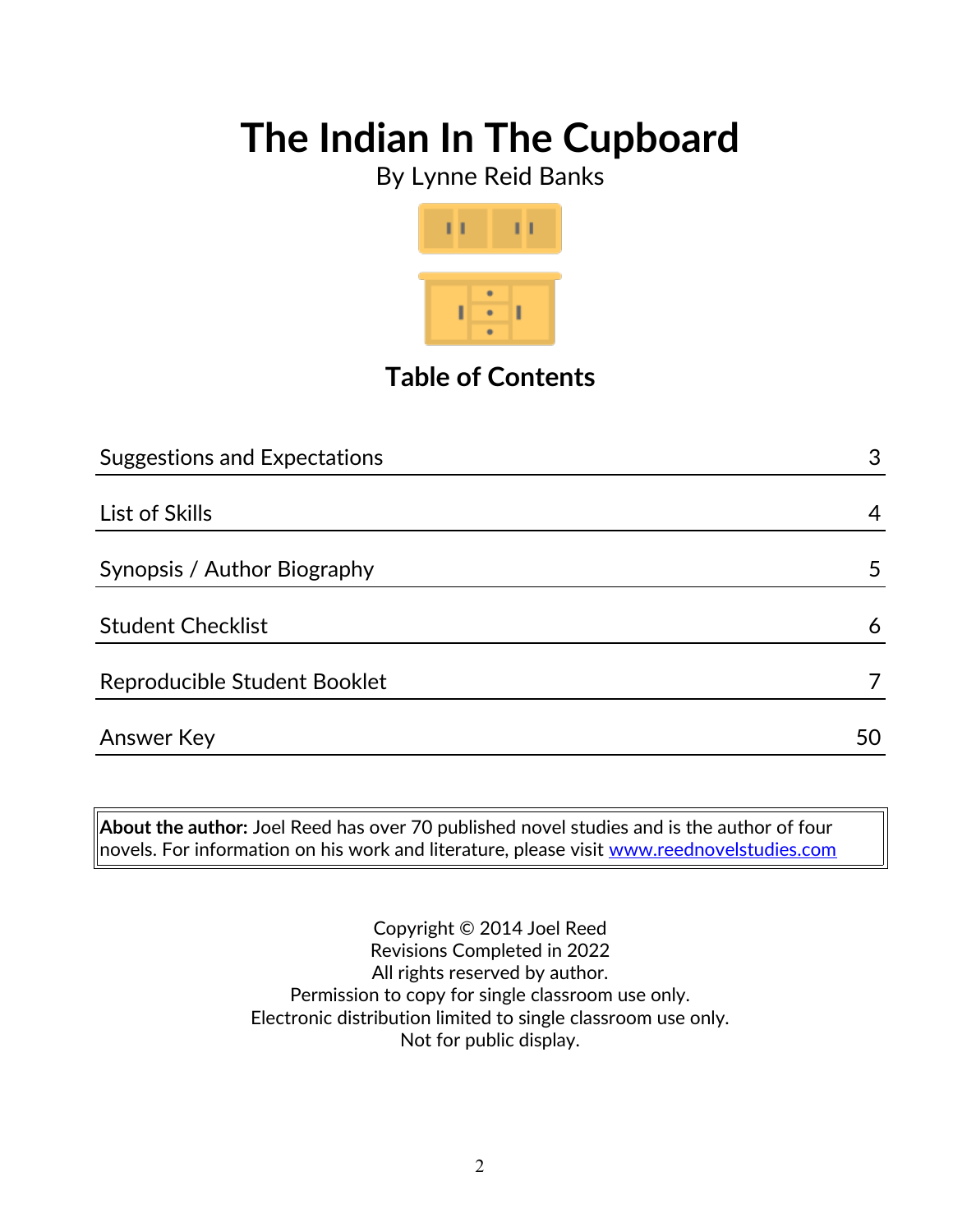By Lynne Reid Banks

### **Suggestions and Expectations**

This curriculum unit can be used in a variety of ways. Each chapter of the novel study focuses on two or three chapters of *The Indian In The Cupboard* and is comprised of five of the following different activities:

- Before You Read
- Vocabulary Building
- Comprehension Questions
- Language Activities
- Extension Activities

#### **Links with the Common Core Standards (U.S.)**

Many of the activities in this unit are supported by the Common Core Standards. For instance the *Reading Standards for Literature, Grade 5*, makes reference to

a) determining the meaning of words and phrases. . . including figurative language;

b) explaining how a series of chapters fits together to provide the overall structure;

c) compare and contrast two characters;

d) determine how characters … respond to challenges;

e) drawing inferences from the text;

f) determining a theme of a story . . . **and many others.**

A principal expectation of the unit is that students will develop their skills in reading, writing, listening and oral communication, as well as in reasoning and critical thinking. Students will also be expected to provide clear answers to questions and well-constructed explanations. It is critical as well that students be able to relate events and the feelings of characters to their own lives and experiences and describe their own interpretation of a particular passage.

A strength of the unit is that students can work on the activities at their own pace. Every activity need not be completed by all students. A **portfolio cover** is included (p.7) so that students may organize their work and keep it all in one place. A **Student Checklist** is also included (p.6) so that a record of completed work may be recorded.

\* This novel study is based on the Harper Collins edition of *The Indian In The Cupboard*, and refers to the character of *Little Bear* as *Little Bull*.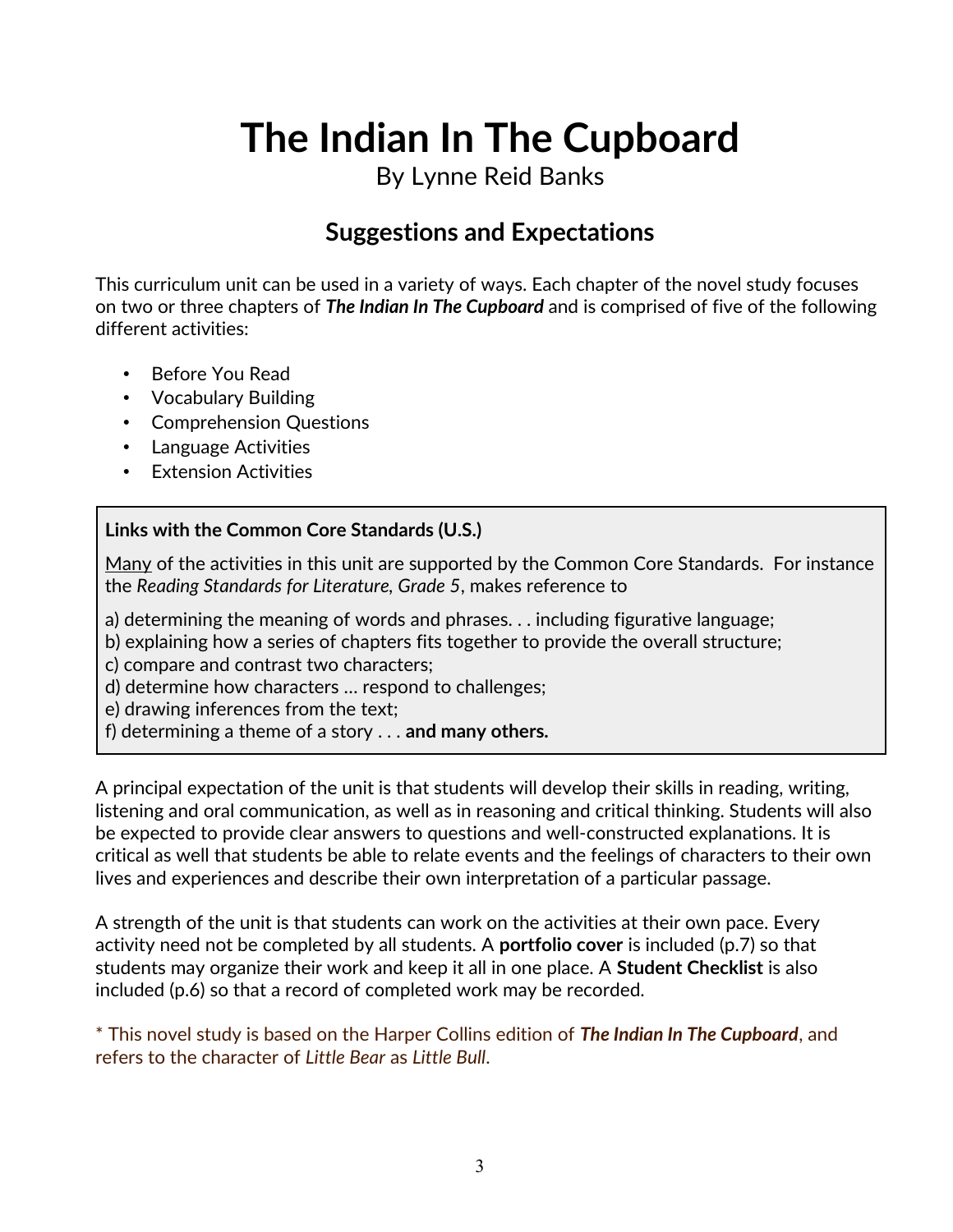## 4

# **The Indian In The Cupboard**

### By Lynne Reid Banks

## **List of Skills**

#### **Vocabulary Development**

- 1. Locating descriptive words/phrases 7. Use of singular / plural nouns
- 2. Listing synonyms/homonyms 8. Listing compound words
- 3. Identifying / creating *alliteration* 9. Identifying parts of speech
- 4. Use of capitals and punctuation 10. Identifying syllables
- 
- 

#### **Setting Activities**

1. Summarize the details of a setting

#### **Plot Activities**

- 1. Complete a *time line* of events 4. Identify *cliffhangers*
- 
- 3. Complete Five W's Chart

#### **Character Activities**

#### **Creative and Critical Thinking**

- 
- 2. Write a newspaper story **6. Write a book review**
- 
- 

#### **Art Activities**

- 
- 
- 
- 
- 
- 
- 5. Identify *foreshadowing*. 11. Identify/create *similes*
- 6. Identify *personification* 12. Determining alphabetical order

- 
- 2. Identify conflict in the story 5. Identify the climax of the novel.
- 1. Determine character traits 2. Relating personal experiences
- 1. Research 5. Write about personal feelings
	-
- 3. Participate in a talk show 7. Complete an Observation Sheet
- 4. Conduct an interview 8. Complete a KWS Chart
- 1. A Storyboard **1.** A Storyboard **1.** A Storyboard
- 2. Create a collage 5. Create a comic strip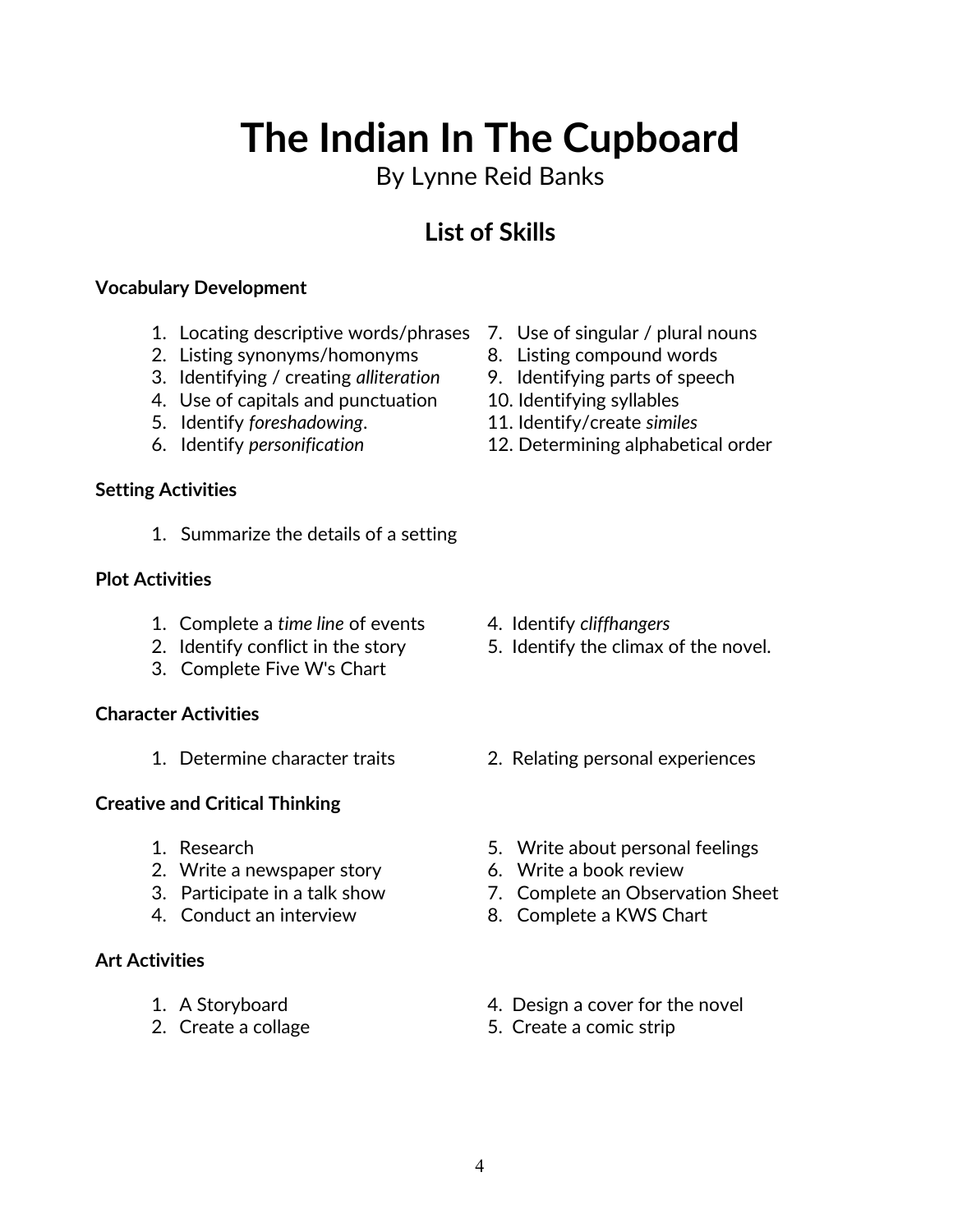By Lynne Reid Banks

### **Synopsis**

 At first, Omri is unimpressed with the plastic toy that he is given for his birthday. But when he puts it in his old cupboard and turns the key, something extraordinary happens. For Little Bull, the Iroquois Indian Brave, comes to life! (Harper Collins)

A complete synopsis and other helpful reviews can be found on the following website: http://en.wikipedia.org/wiki/The indian in the cupboard

> **Author Biography** Lynne Reid Banks

 **Lynne Reid Banks** (born 31 July 1929) is a British author of books for children and adults.

 Banks was born in London, the only child of James & Muriel Reid Banks. She was evacuated to Saskatoon, Saskatchewan, Canada during World War II but returned after the war was over. She attended St Teresa's School in Surrey. Prior to becoming a writer, Banks was an actress, and also worked as a television journalist in Britain, one of the first women to do so.

 In 1962 Banks emigrated to Israel, where she taught for eight years on an Israeli kibbutz Yas'ur. In 1965 she married



Chaim Stephenson, a sculptor, with whom she had three sons; Adiel, Gillon and Omri Stephenson with whom she has recently collaborated on two picture books (see below). She now lives with her husband in Shepperton, near London, United Kingdom.

 Although the family returned to England in 1971, the influence of her time in Israel can be seen in some of her books (including *One More River* and its sequel, *Broken Bridge* - and other books such as *An End to Running* and *Children at the Gate*) which are set partially or mainly on Kibbutzim. (Courtesy of Wikipedia)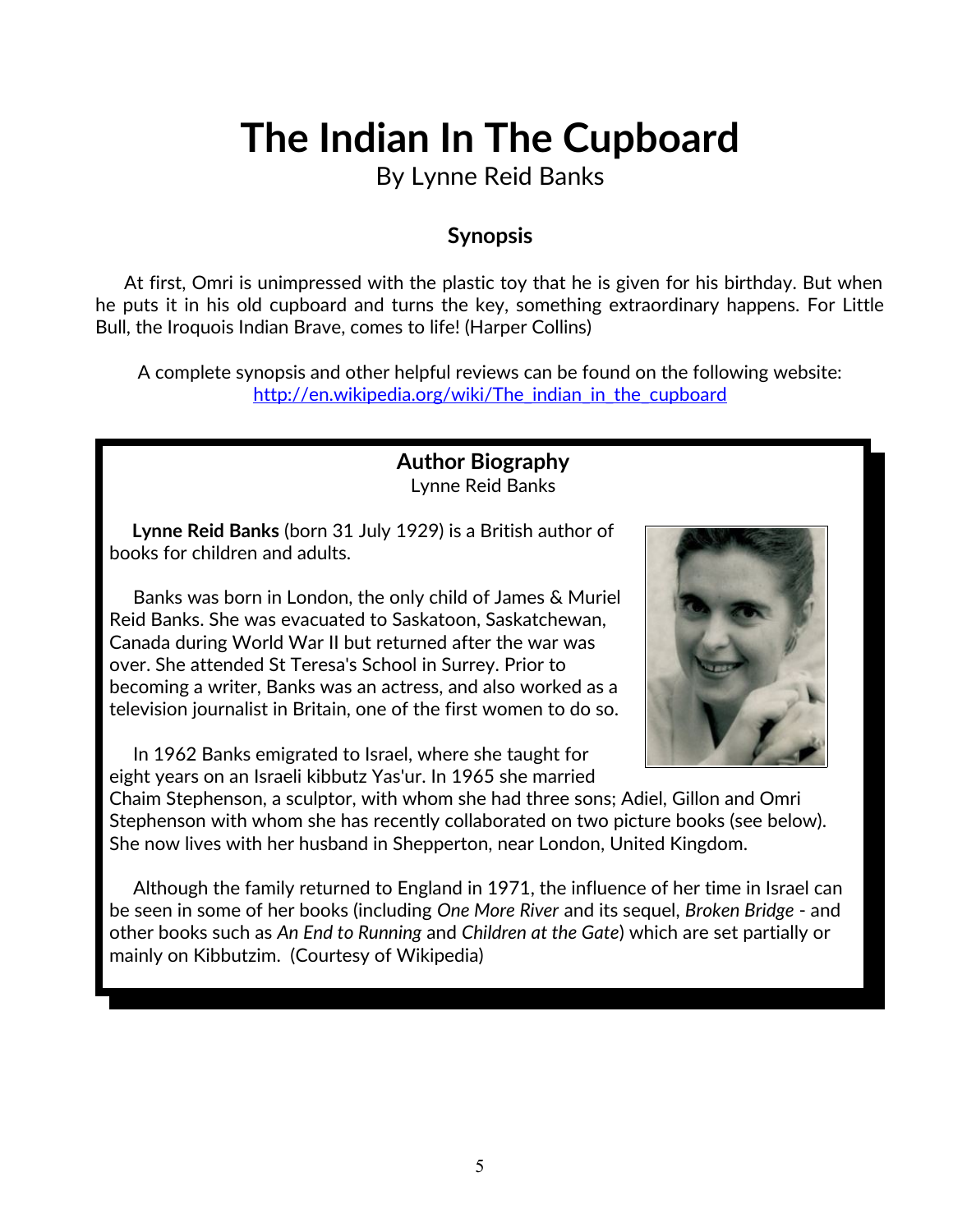By Lynne Reid Banks



**Student Checklist**

Student Name

| Assignment | Grade / Level | Comments |
|------------|---------------|----------|
|            |               |          |
|            |               |          |
|            |               |          |
|            |               |          |
|            |               |          |
|            |               |          |
|            |               |          |
|            |               |          |
|            |               |          |
|            |               |          |
|            |               |          |
|            |               |          |
|            |               |          |
|            |               |          |
|            |               |          |
|            |               |          |
|            |               |          |
|            |               |          |
|            |               |          |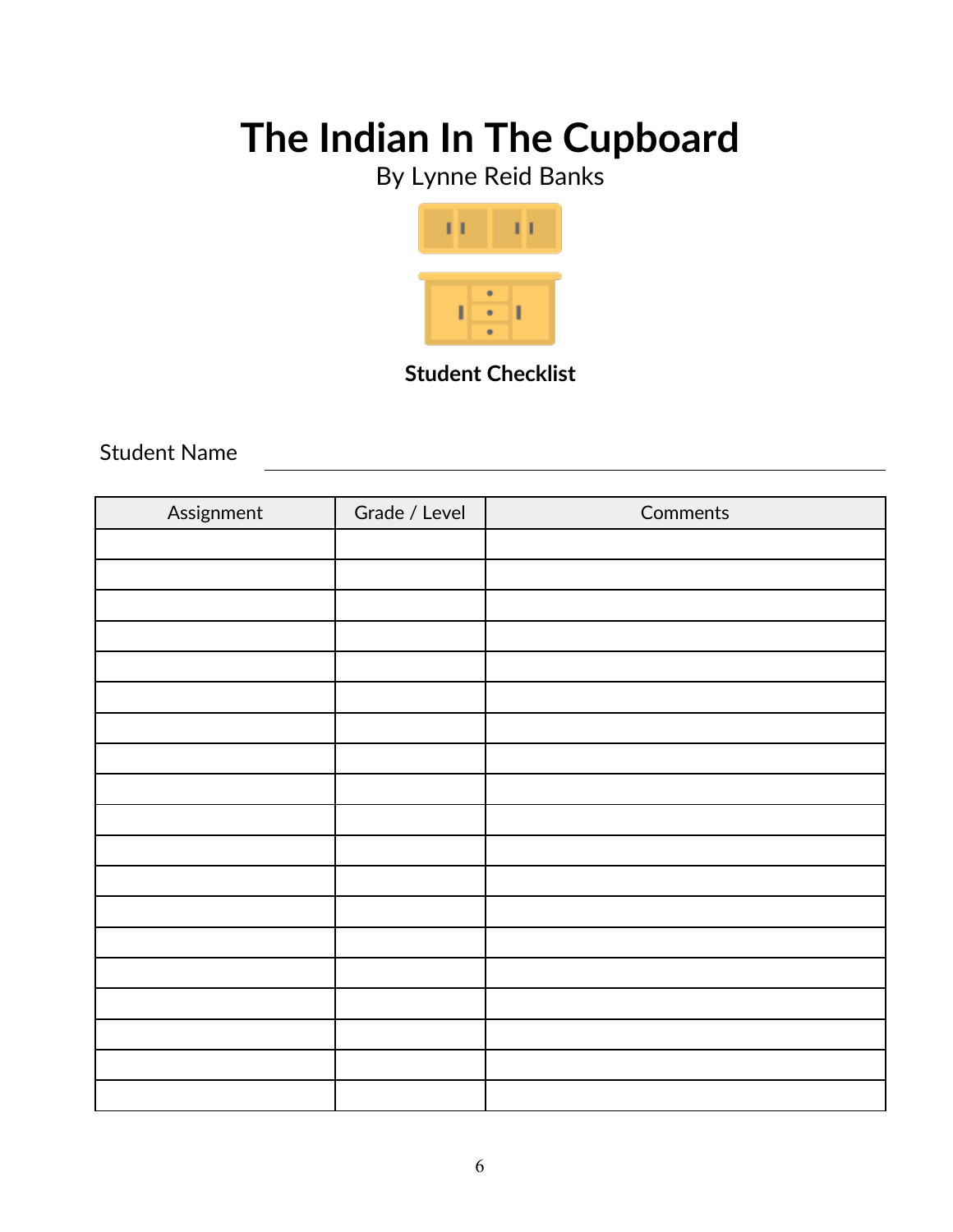

*By Lynne Reid Banks*

Name: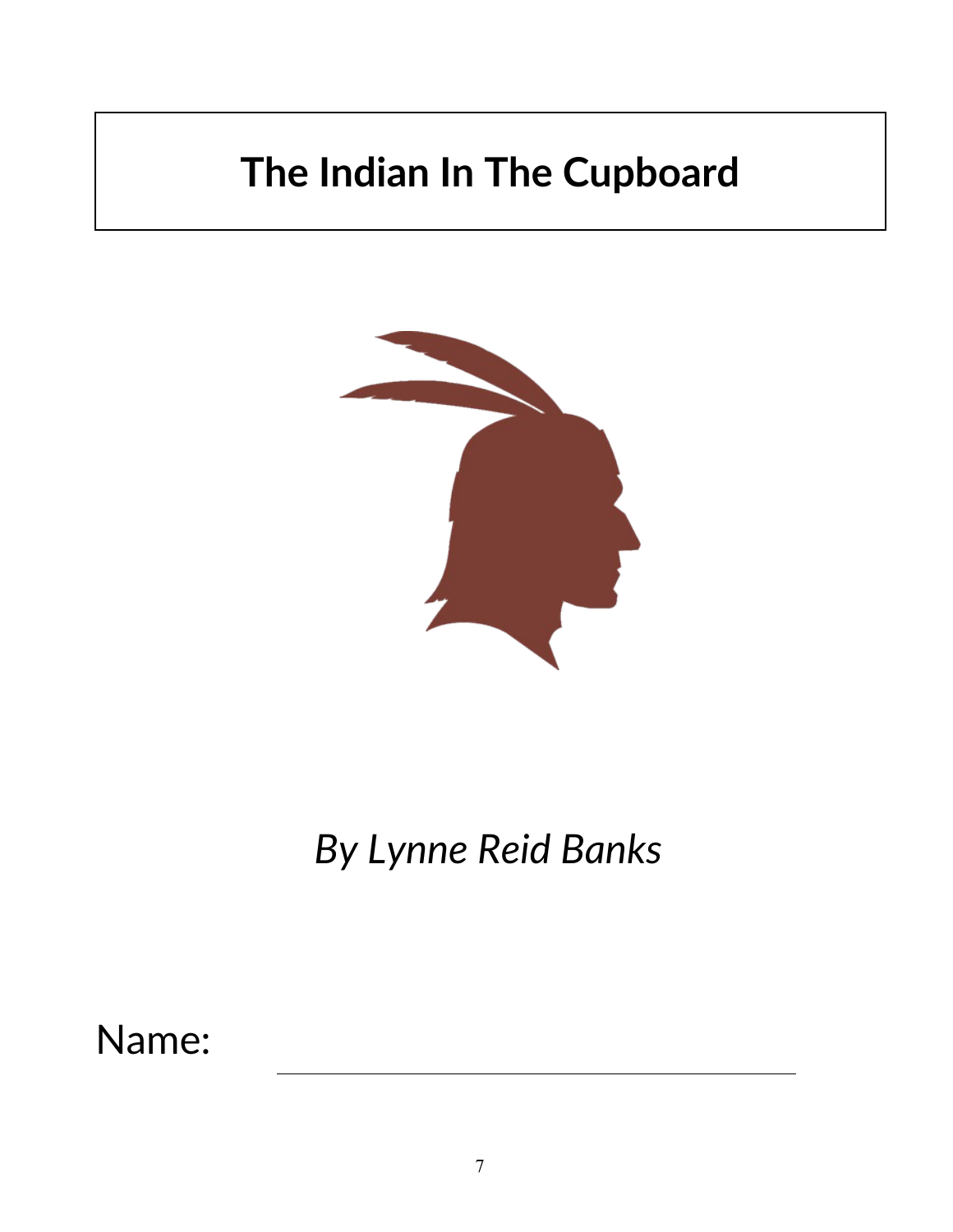By Lynne Reid Banks



### **Chapters 1***-2*



### **Before you read the chapter**:

The **protagonist** in most novels features the main character or "good guy". What do you think makes for an especially interesting **protagonist**?



### **Vocabulary:**

Choose a word from the list to complete each sentence.

| remembered | <i>impatiently</i> | stiff                | excitement |
|------------|--------------------|----------------------|------------|
| cupboard   | sarcastic          | keyhole <sup>®</sup> | problem    |

- 1. After school there was a family tea, and all the \_\_\_\_\_\_\_\_\_\_\_\_\_\_\_ of his presents from his parents and his two older brothers.
- 2. None of the others fitted, and at last he picked up the curly-topped key and carefully put it in the \_\_\_\_\_\_\_\_\_\_\_\_\_\_\_\_ on the cupboard door, just below the knob.
- 3. "Well? Can I? Say something!" Urged Omri \_\_\_\_\_\_\_\_\_\_\_\_\_\_\_\_\_\_.
- 4. She bent down and kissed him, paying no attention to the same section out and went out again, leaving the door wide open.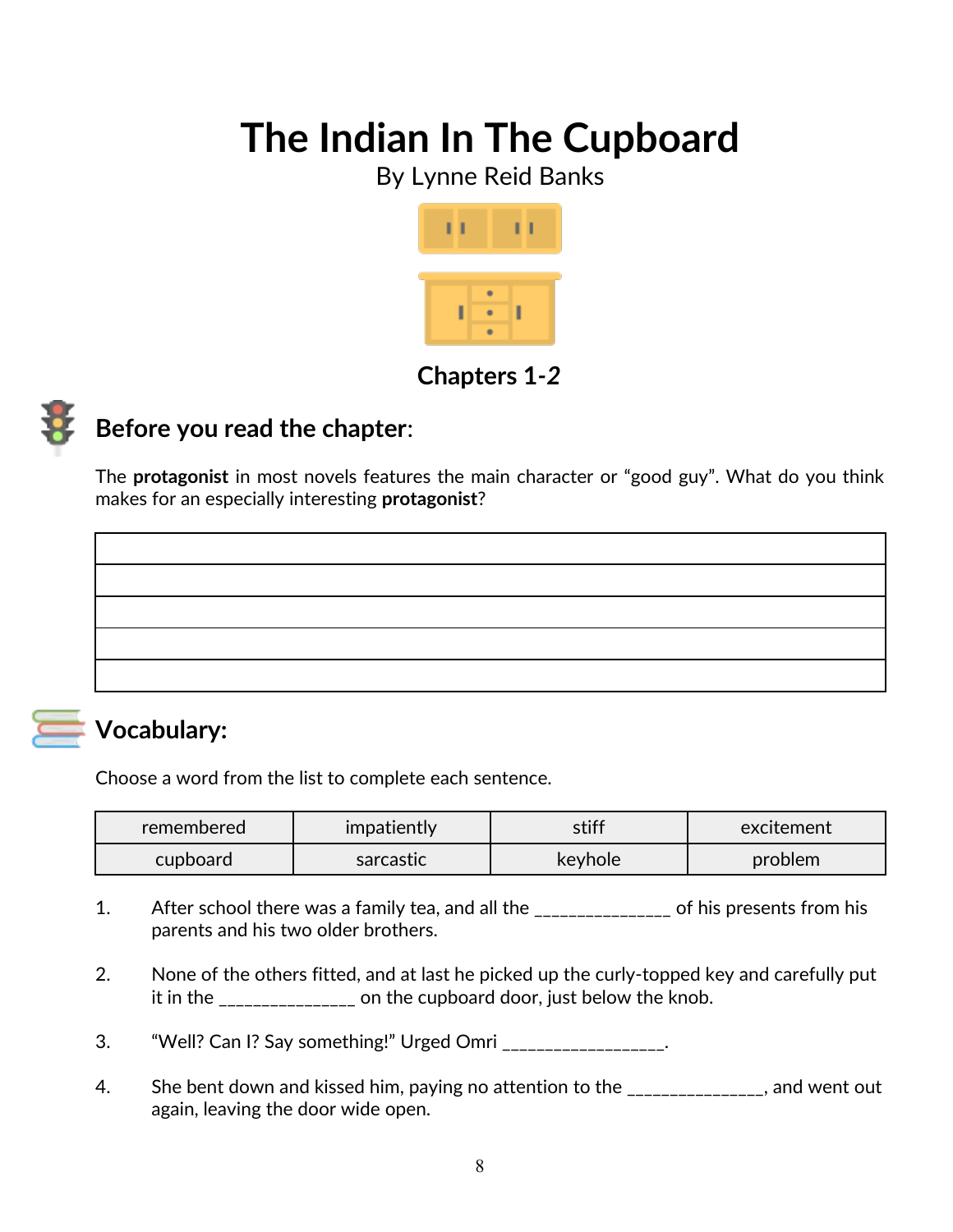- 5. All this actually pushed the Indian right out of Omri's mind. But the minute he set eyes on Patrick, he \_\_\_\_\_\_\_\_\_\_\_\_\_\_\_\_\_\_.
- 6. Patrick just stared at him. "Are you being \_\_\_\_\_\_\_\_\_\_\_\_\_\_\_\_\_?"
- 7. The Indian lay there on the floor of the cupboard, \_\_\_\_\_\_\_\_\_\_\_\_\_\_\_ and stark.
- 8. Biscuits, jam, peanut butter, that kind of thing was no \_\_\_\_\_\_\_\_\_\_\_\_\_\_\_\_, but somehow Omri felt sure these were not Indian foods.



1. Describe the **setting** of the story as Chapter One begins.

2. Where did Omri get the plastic Indian, and the small cupboard?

3. How did Omri's mother get the key with the ribbon tied around it?

4. Why did Omri hesitate to tell his family about the plastic Indian coming to life?

5. What was the Indian's reaction to seeing Omri for the first time?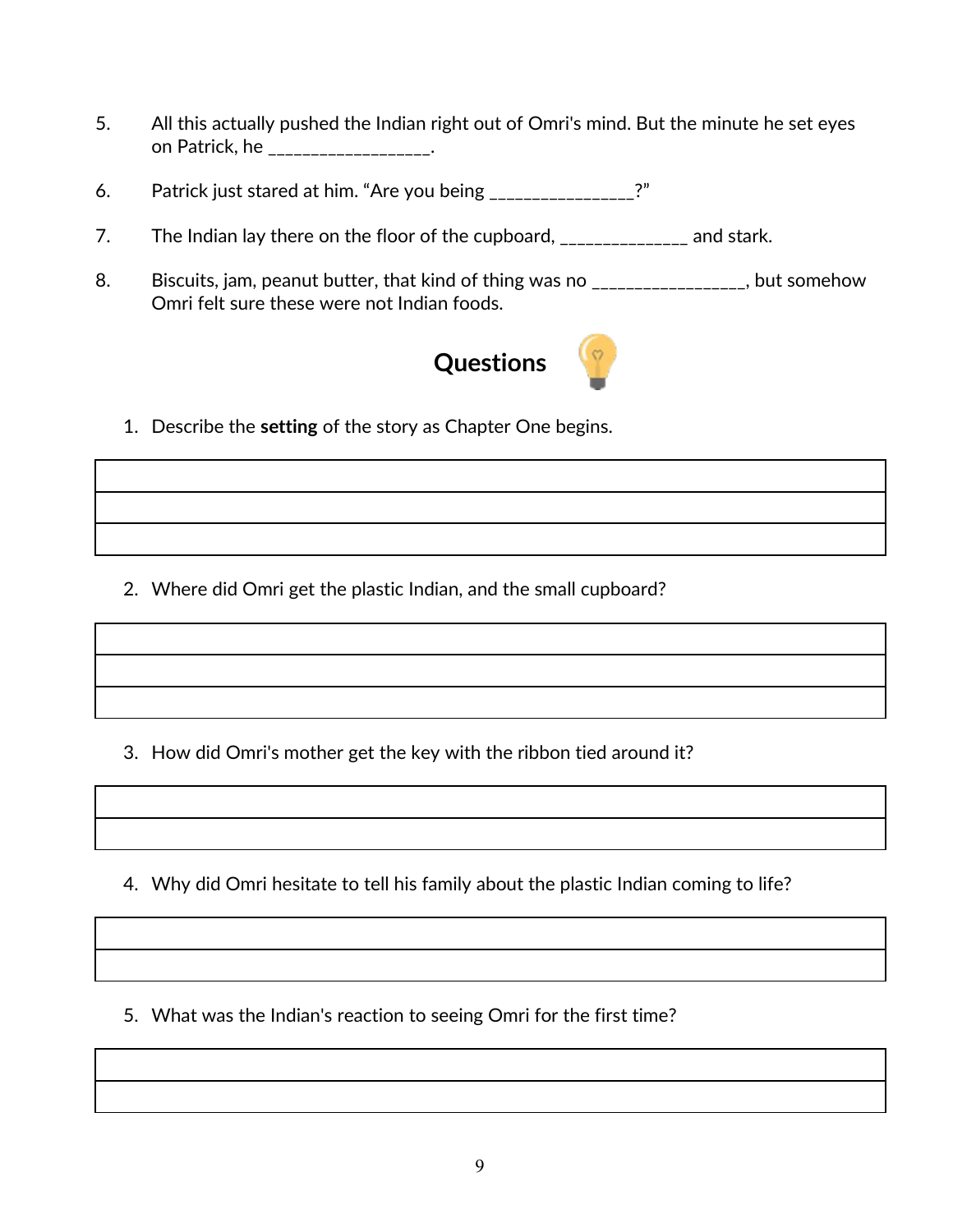## **Language Activities**



**A**. Many authors enjoy using **alliteration –** a literary device where the author repeats the same sound at the beginning of several words. Here's an example of alliteration: ". . . **s**creaming, **s**hrieking, **s**houting about **s**omething **s**cary."



Using your imagination, create your own examples of **alliteration** from the following topics. Each example must contain a minimum of three words.

| A cat and dog fighting. |  |
|-------------------------|--|
| A baby crying.          |  |
| A symphony orchestra.   |  |

**B.** Find ten words in Chapters 1-2 that being with the letter 'S' and have no less than six characters. Once you have completed your list, arrange them in alphabetical order on the right hand side.



| <b>Words</b> | <b>Alphabetical Order</b> |
|--------------|---------------------------|
|              |                           |
|              |                           |
|              |                           |
|              |                           |
|              |                           |
|              |                           |
|              |                           |
|              |                           |
|              |                           |
|              |                           |